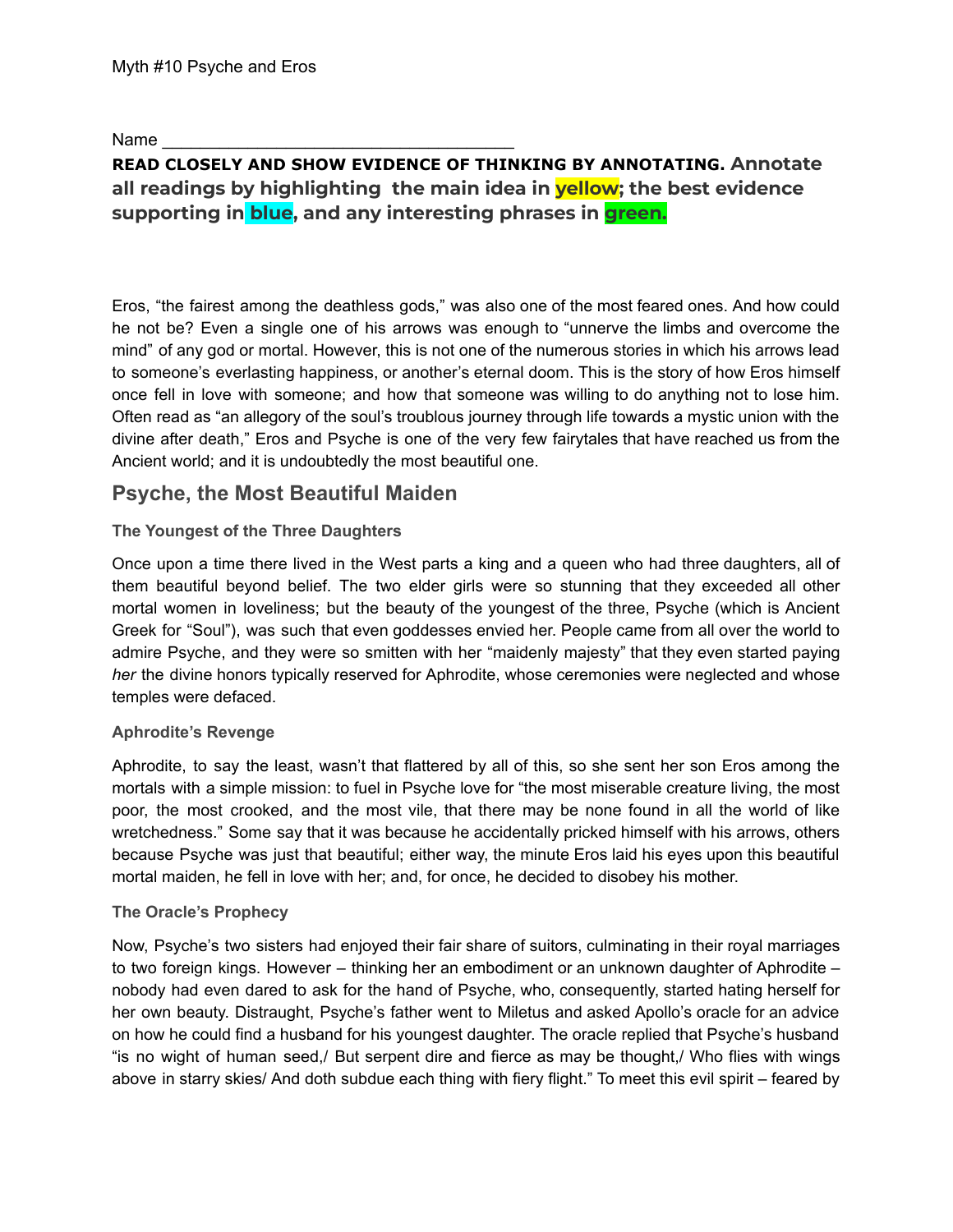the gods themselves – [Psyche](https://www.greekmythology.com/Other_Gods/Minor_Gods/Psyche/psyche.html) must be clad in her mourning garments and left alone on a rocky mountaintop, from where her future husband would come and fetch her.

# **Psyche and Eros**

# **The Marriage of Psyche**

Little did the king and queen knew – and even less did [Psyche](https://www.greekmythology.com/Other_Gods/Minor_Gods/Psyche/psyche.html) – that the god described by the oracle was none other than [Eros](https://www.greekmythology.com/Other_Gods/Eros/eros.html). Soon after she was left alone on the craggy mountaintop, the frightened [Psyche](https://www.greekmythology.com/Other_Gods/Minor_Gods/Psyche/psyche.html) was lifted by Zephyrus, the West Wind, who wafted her gently down into a deep valley, and laid her even gentler in a bed of most sweet and fragrant flowers. In the midst of a nearby wood, [Psyche](https://www.greekmythology.com/Other_Gods/Minor_Gods/Psyche/psyche.html) happened upon a heavenly palace, so luxurious and splendid that even [Zeus](https://www.greekmythology.com/Olympians/Zeus/zeus.html) himself would have perhaps marveled at it. After being provided by a host of invisible servants with the most delectable of meals and all kinds of pleasurable things, [Psyche](https://www.greekmythology.com/Other_Gods/Minor_Gods/Psyche/psyche.html) went to bed; there, in the darkness, she was visited by [Eros,](https://www.greekmythology.com/Other_Gods/Eros/eros.html) her unknown husband, who "made a perfect consummation of the marriage," and left [Psyche](https://www.greekmythology.com/Other_Gods/Minor_Gods/Psyche/psyche.html) just before dawn.

### **Psyche Missing Her Family**

And so the days passed for [Psyche](https://www.greekmythology.com/Other_Gods/Minor_Gods/Psyche/psyche.html) who, for a while, wished for nothing more. Eventually, a baby started growing inside her, and she couldn't help but thinking that nothing could ever spoil her happiness. However, after some time, she realized that unshared gladness is not as joyful as the shared one, and she suddenly started missing her family. So she asked her still unseen husband – who had explicitly told her that he would leave her if she ever sees his face – if it would be possible for her sisters to visit her from time to time. After she solemnly swore that she would ignore her sisters' pleas and advises (whatever they may be), [Eros](https://www.greekmythology.com/Other_Gods/Eros/eros.html) granted [Psyche](https://www.greekmythology.com/Other_Gods/Minor_Gods/Psyche/psyche.html) her wish. And so the West Wind lifted [Psyche'](https://www.greekmythology.com/Other_Gods/Minor_Gods/Psyche/psyche.html)s sisters just as he had once lifted [Psyche](https://www.greekmythology.com/Other_Gods/Minor_Gods/Psyche/psyche.html) herself, and softly brought them down in the palace of [Eros.](https://www.greekmythology.com/Other_Gods/Eros/eros.html)

### **Psyche's Jealous Sisters**

Thousands upon thousands of embraces and kisses were shared between the sisters during their reunion. However, with every next visit, the elder sisters of [Psyche](https://www.greekmythology.com/Other_Gods/Minor_Gods/Psyche/psyche.html) grew more and more envious of their sibling's extraordinary fortune. And when [Psyche](https://www.greekmythology.com/Other_Gods/Minor_Gods/Psyche/psyche.html) once confessed to them that she had no idea what her husband looks like, they scared her stiff that her husband must be an ugly beast who plans to devour her baby once she gives birth. Eventually, they convinced her to kill him.

### **Eros Flees**

That very night, after their lovemaking, [Psyche](https://www.greekmythology.com/Other_Gods/Minor_Gods/Psyche/psyche.html) approached the blissfully asleep [Eros](https://www.greekmythology.com/Other_Gods/Eros/eros.html) with a lamp and a razor. It didn't take her long to identify him: she didn't only see hairs of gold, purple cheeks, and neck whiter than milk, but also her husband's bow and arrows lying beside him. Awestruck and curious, she pulled one of the arrows out of the quiver and pricked herself while doing this. The pain startled her, and a drop of burning oil fell from her lamp upon the shoulder of [Eros](https://www.greekmythology.com/Other_Gods/Eros/eros.html); this awoke the god momentarily and, just as soon as he realized that his wife had broken her promise, he fled away without a word. Too bad that [Psyche,](https://www.greekmythology.com/Other_Gods/Minor_Gods/Psyche/psyche.html) owing to the arrow wound, had now fallen even more intensely in love with her husband.

**The Wanderings of Psyche**